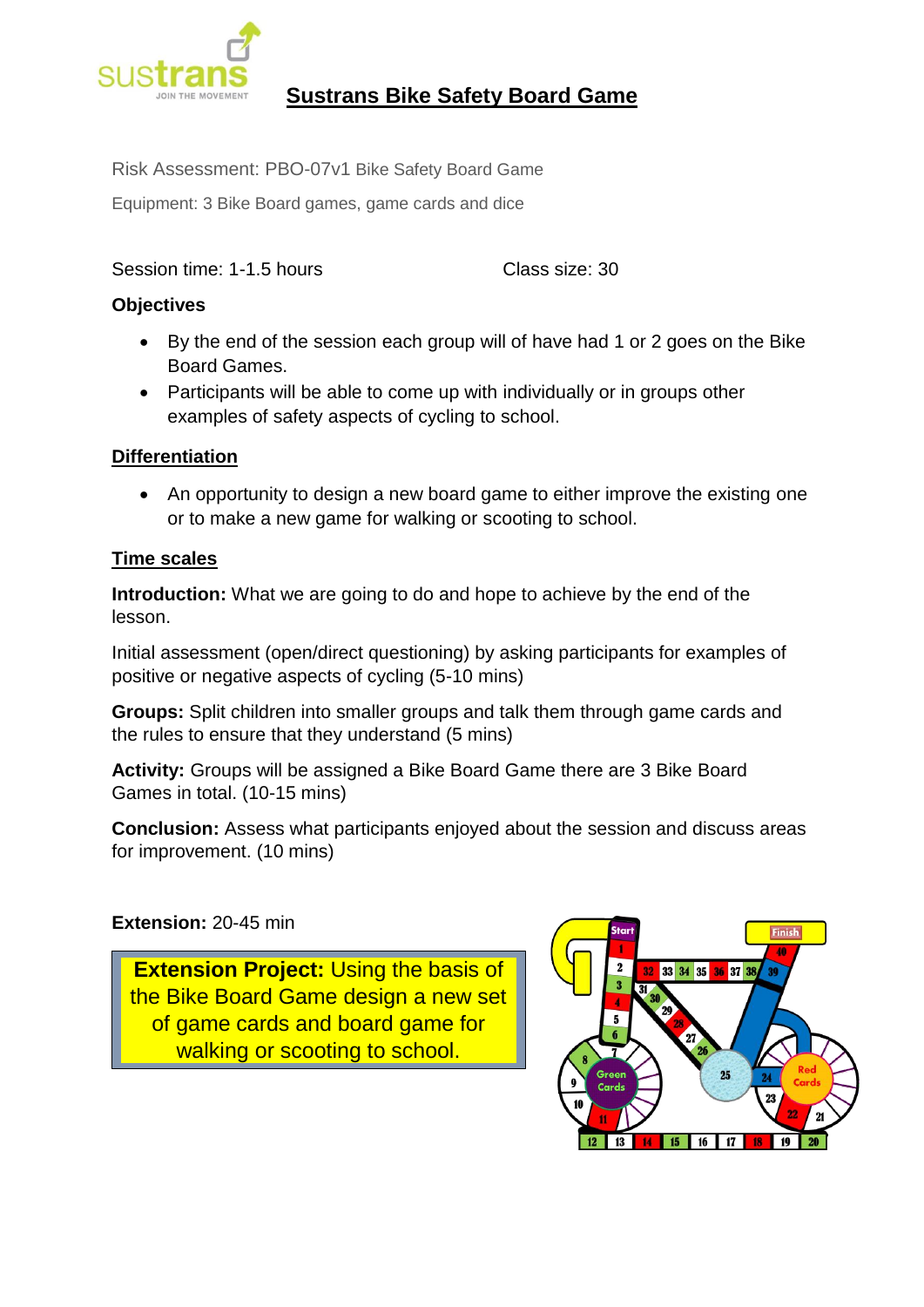# **Green: Positive Board Game Cards**

| You had a drink of water -<br>move forward one space                    | You planned a great route<br>using the Peterborough      | You made it home in time<br>for dinner.                      | Your trip was good for the<br>environment.                                  |
|-------------------------------------------------------------------------|----------------------------------------------------------|--------------------------------------------------------------|-----------------------------------------------------------------------------|
|                                                                         | <b>Green Wheel map - roll</b><br>again.                  | Move forward two spaces                                      | Move forward two spaces                                                     |
| You packed a healthy<br>lunch for the bike ride -<br>zoom forward three | You overtook standing<br>traffic.                        | You got home in time to<br>play outside - roll again         | Your hi vis jackets means<br>that you were seen.<br>Move forward two spaces |
| spaces                                                                  | Move one square in front of<br>the next player           |                                                              |                                                                             |
| Your helmet stopped you<br>banging your head - roll<br>again            | You remembered your lights<br>and its gone dark.         | You remember an extra<br>layer of clothing and keep<br>warm. | You found a new section of<br>the cycling route.                            |
|                                                                         | Move forward two spaces                                  | Move forward two spaces                                      | Move forward two spaces                                                     |
| Sun cream stopped you<br>getting burnt.                                 | You saved money on your<br>trip                          | You inflated your tyres<br>before you left.                  | You used your bell to let<br>others know you are                            |
| Move forward one space                                                  | Move forward two spaces to<br>spend it in the sweet shop | Move forward one space                                       | nearby.                                                                     |
|                                                                         |                                                          |                                                              | Move forward one space.                                                     |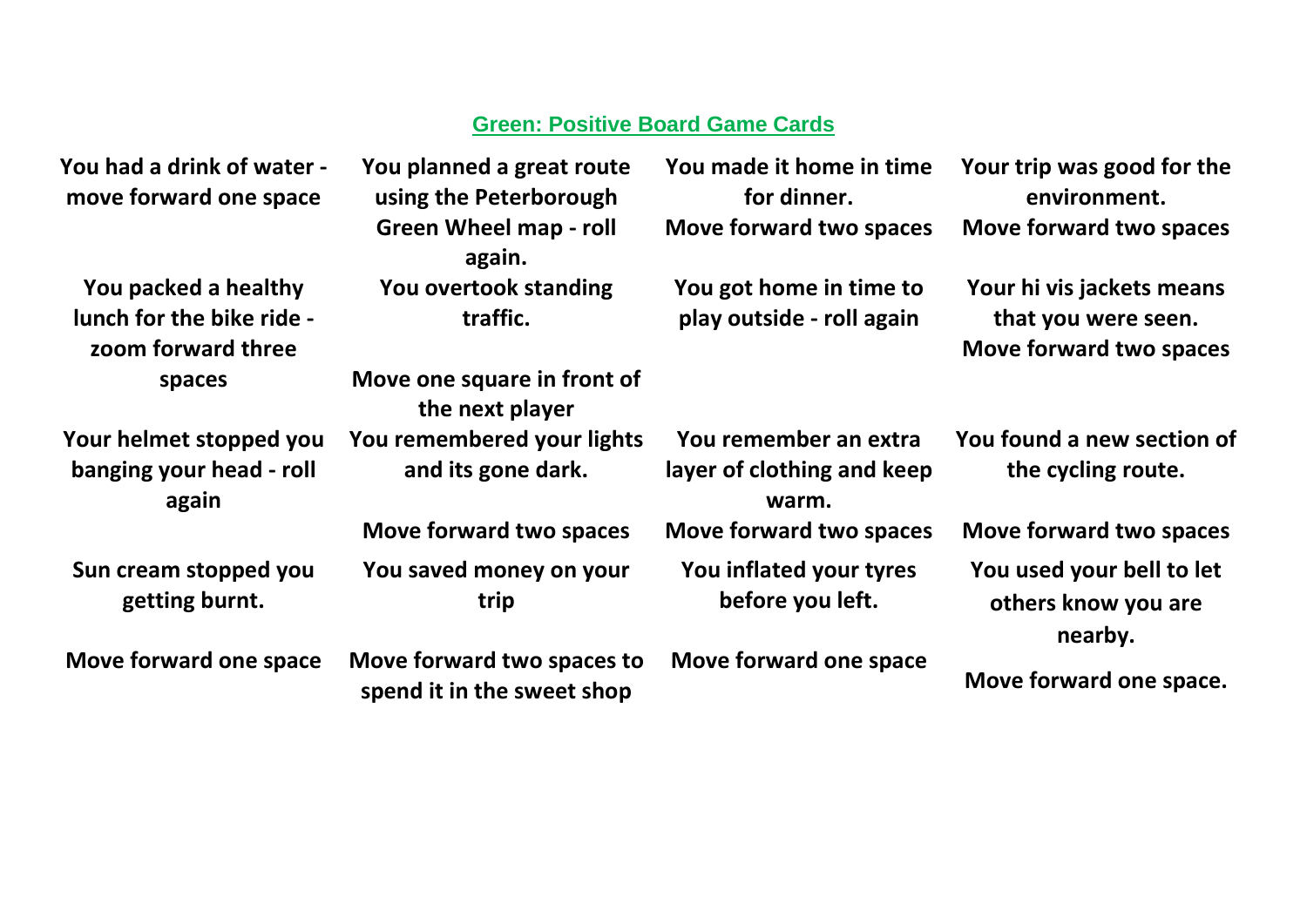| <b>Cycling has made you</b><br>more healthy - roll again | You checked your bike<br>before you rode it using the<br>'Air Brake Chain' check. Roll<br>again.                    | You packed plenty of<br>water.<br>Move forward one space | You found a big downhill<br>section.<br>Whiz forward four spaces.         |
|----------------------------------------------------------|---------------------------------------------------------------------------------------------------------------------|----------------------------------------------------------|---------------------------------------------------------------------------|
|                                                          | <b>Red: Negative Board Game Cards</b>                                                                               |                                                          |                                                                           |
| Your water bottle runs out.<br>Go back two spaces        | You get lost - miss a go.<br>Remember to take your<br><b>Peterborough Green</b><br>Wheel Map with you next<br>time. | You brakes don't work.<br>Go back two spaces             | You have forgotten your<br>helmet, go back to the<br>start and collect it |
| You get hungry and need to<br>slow down - miss a go      | You get stuck in traffic -<br>miss a go                                                                             | You have forgotten your<br>padlock.<br>Go back one space | Your seat is too low.<br>Go back one space                                |
| Your chain breaks.<br>Miss a turn.                       | You forgot your lights and<br>have to walk home in the<br>dark. Go back three spaces                                | You get a puncture - miss<br>a go                        | You forgot to signal to<br>other road users.<br>Go back one space.        |